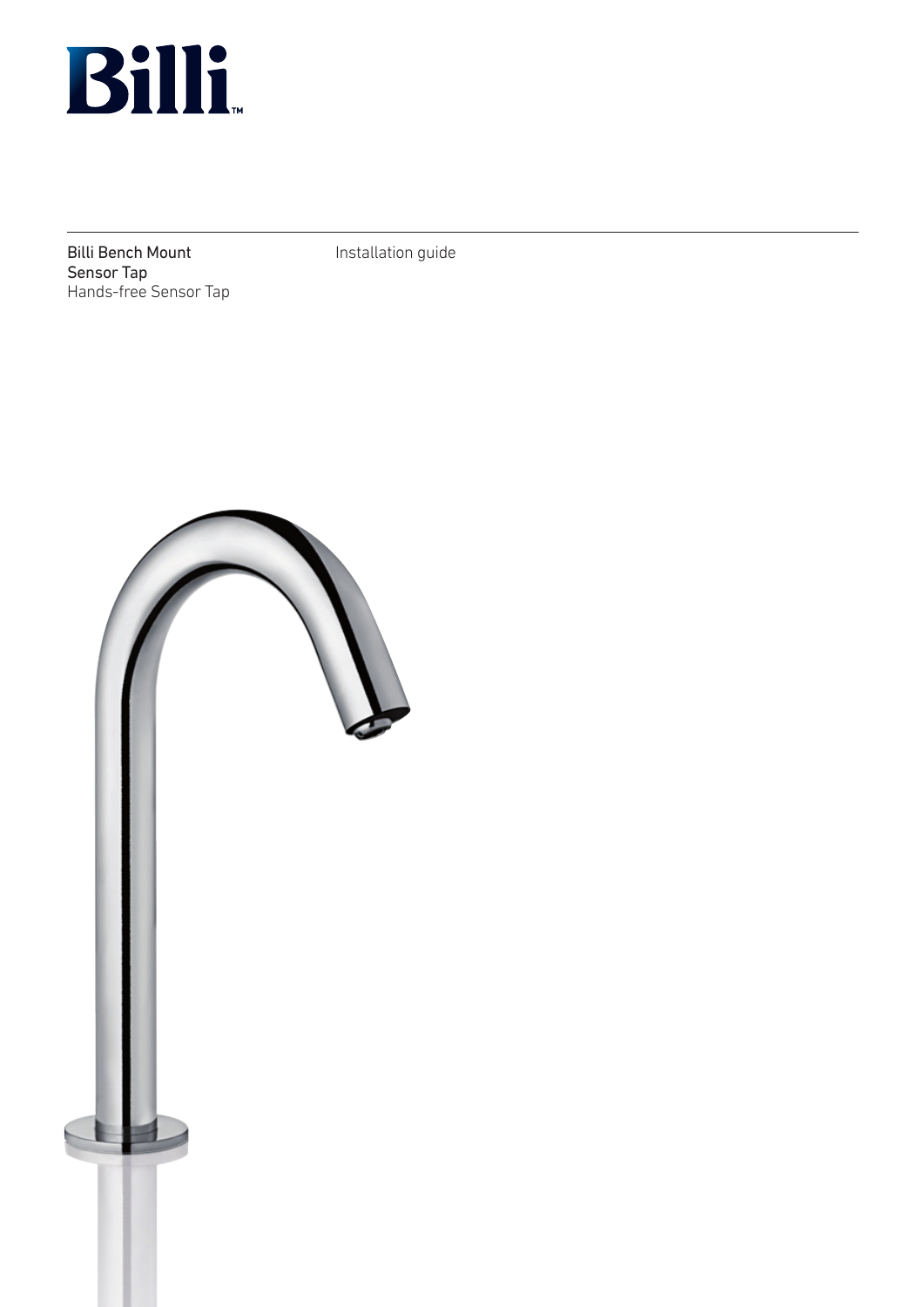# Installation procedure.

1.Determine Component Location

Determine the location of each of the components, taking into account the tube lengths and space available. The installation location should be away from sources of bright light and sunshine. (see Diagram 1)

### 2.Plan Dispense Position

Determine the position of dispenser mounting hole in sinktop or benchtop. Hole size required is 35mm. (see Diagram 2)

## 3.Stainless Steel Sinktop

A suitable 35mm hole punch, (Part no: 200001) is available as an accessory from Billi Australia Pty Ltd. If possible, cut hole with die mounted below sinktop surface so that burr is pulled downwards. Alternatively remove burr and radius edge of hole with a fine file. This allows barbed dispenser mount to slide smoothly into mounting hole. Oil hole punch regularly. Lubricate surface to be cut with detergent.

## 4. Timber/Laminate Benchtop

Maximum benchtop thickness is 30mm. Cut 35mm hole in appropriate position. When drilling through a particle board benchtop, take care to avoid a large chip breaking away as drill breaks through underside surface. We recommend drilling a small pilot hole through the benchtop, partially drilling the 35mm hole from underneath and then completely drilling the hole from above.

## 5. Fit Tap Base and Faucet Body

- a) Remove burr if protruding upwards.
- b) Fit cover through mount hole ensuring small gasket is seated between cover and sinktop, and larger gasket seated between nut and sinktop . Screw nut on loosely by hand.
- c) Fit faucet body by feeding hose and loom through cover, then screw faucet body into cover by holding faucet body and rotating cover.
- d) Align faucet body. Finger tighten nut
- e) Using multigrips to grip the cut outs on the cover below the nut, moderately tighten nut using multigrips or spanner. Take care to avoid over-tightening nut. (see Diagram 3)

## $-$ IMPORTANT

Appropriate colour coded sticker compliant to local water regulatory requirements must be attached to front of spout to indicate the water temperature dispensed by the tap. (see Diagram 4)



Diagram 4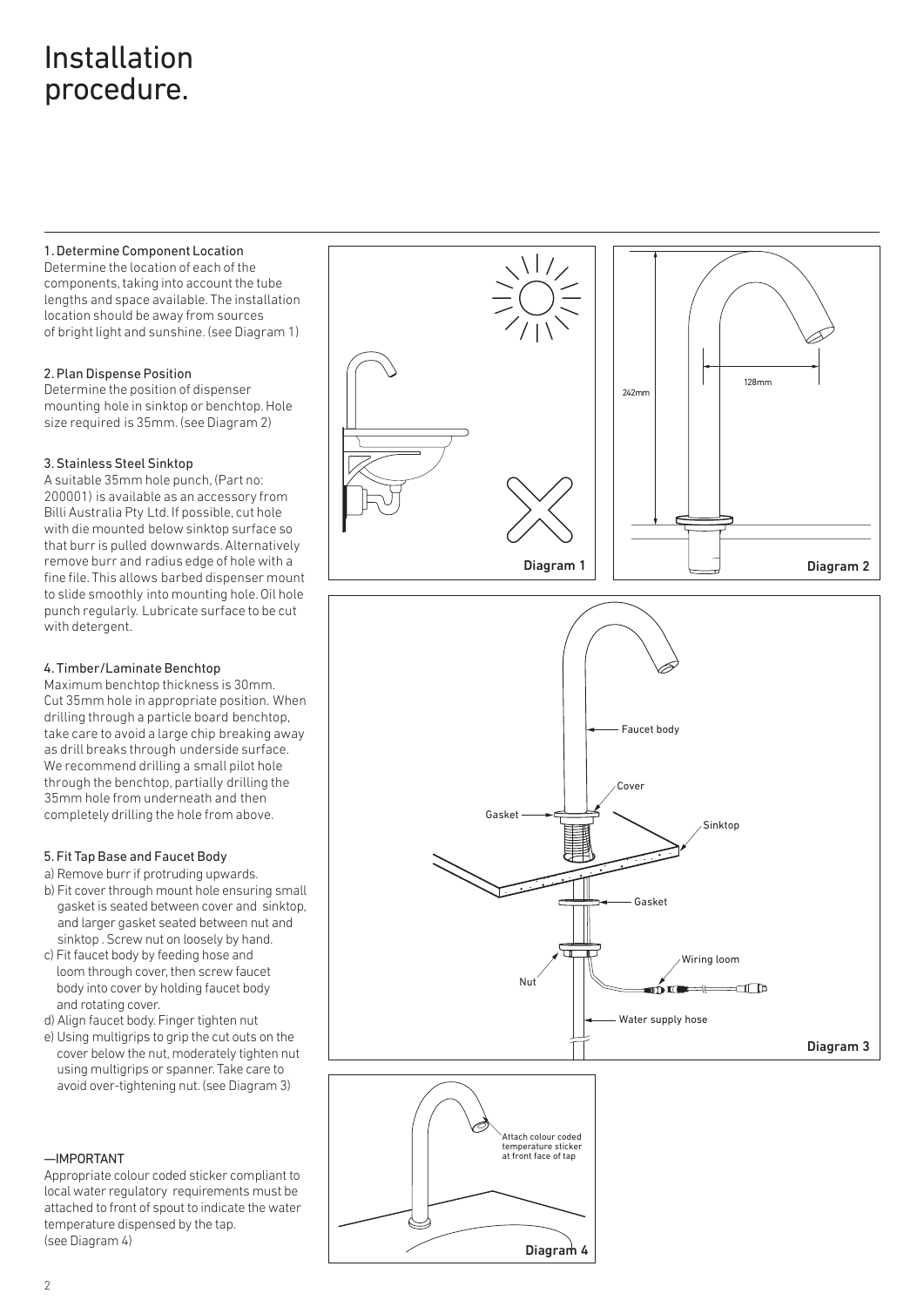# Installation procedure.

### 6. Mount Control Box

Control box must be fitted no more than 1100mm from tap. Transformer power supply lead is 1300mm long. Attach control box to wall using 4 supplied wall plugs and screws. (see Diagram 5)

#### 7. Control Box Connections

- a) Attach gasket and hose adapter to water outlet.
- b) Fit tap supply hose to hose adapter and secure with spring clamp.
- c) Attach wiring loom to 4 pin electrical socket and finger tighten locking ring.
- d) Attach a 1/2" mains water connection (max 700kpa) to water inlet.

### 8. Power Supply Connection

Connect small 2 pin transformer plug to 2 pin socket lead on control plug. Plug transformer into standard 240V 10A wall outlet and switch on. (see Diagram 6)

### 9. Commisioning

- a) Turn water supply on and check for leaks.
- b) Wipe clean sensor window on spout. (see Diagram 7)
- c) Press red 'Distance Detect' button on side of control box. This will allow the unit to adjust to light conditions in the installed location. You may hear the solenoid valve operating during this procedure. (see Diagram 8)
- d) Test operation by placing hands under tap. Water should flow within 0.5 seconds of detecting hands. (see Diagram 9)
- e) Move hands away from tap. Water supply should stop within 0.5 seconds. (see Diagram 10)